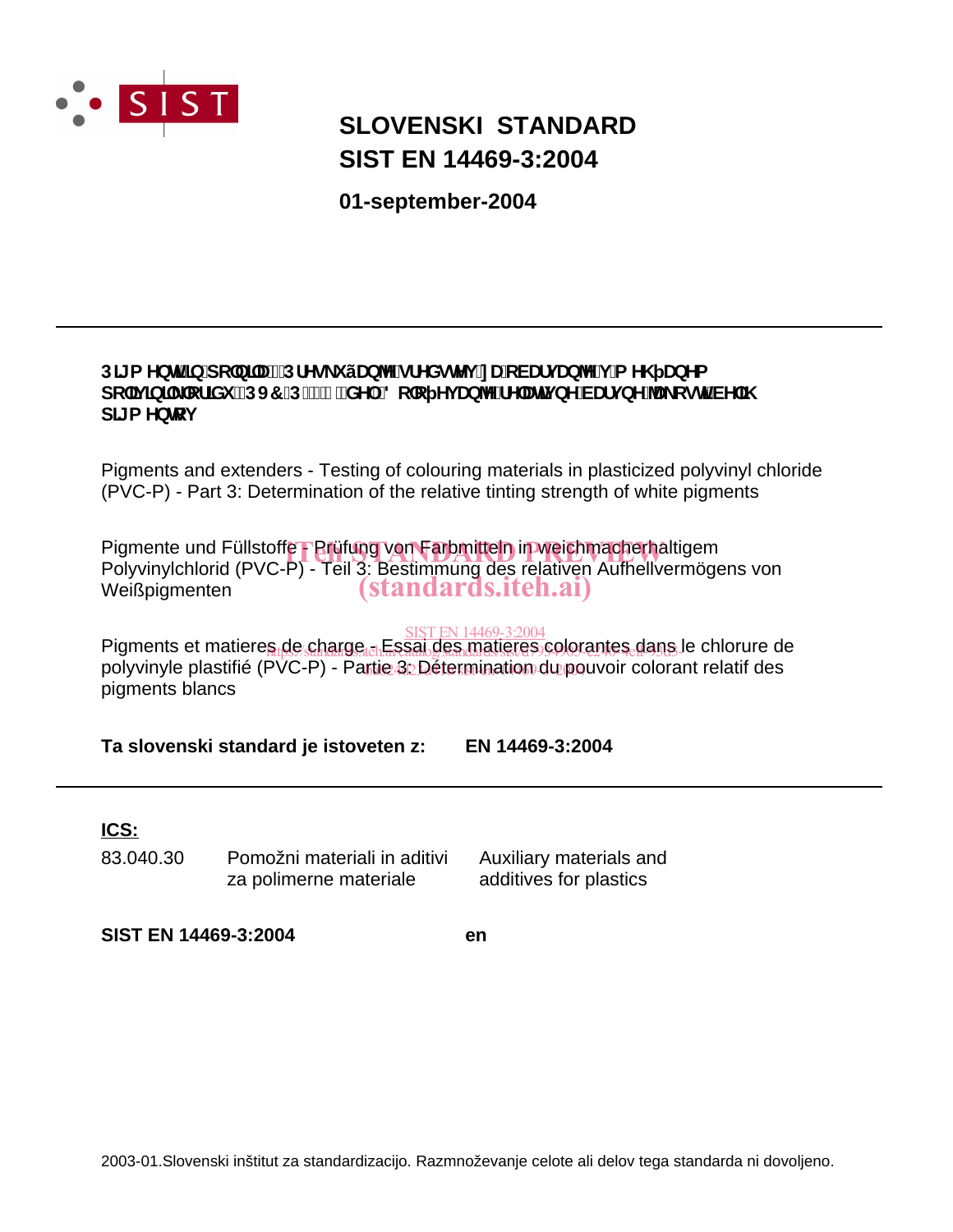# iTeh STANDARD PREVIEW (standards.iteh.ai)

SIST EN 14469-3:2004 https://standards.iteh.ai/catalog/standards/sist/d7934905-e240-4eff-93d3 bab24d23d41b/sist-en-14469-3-2004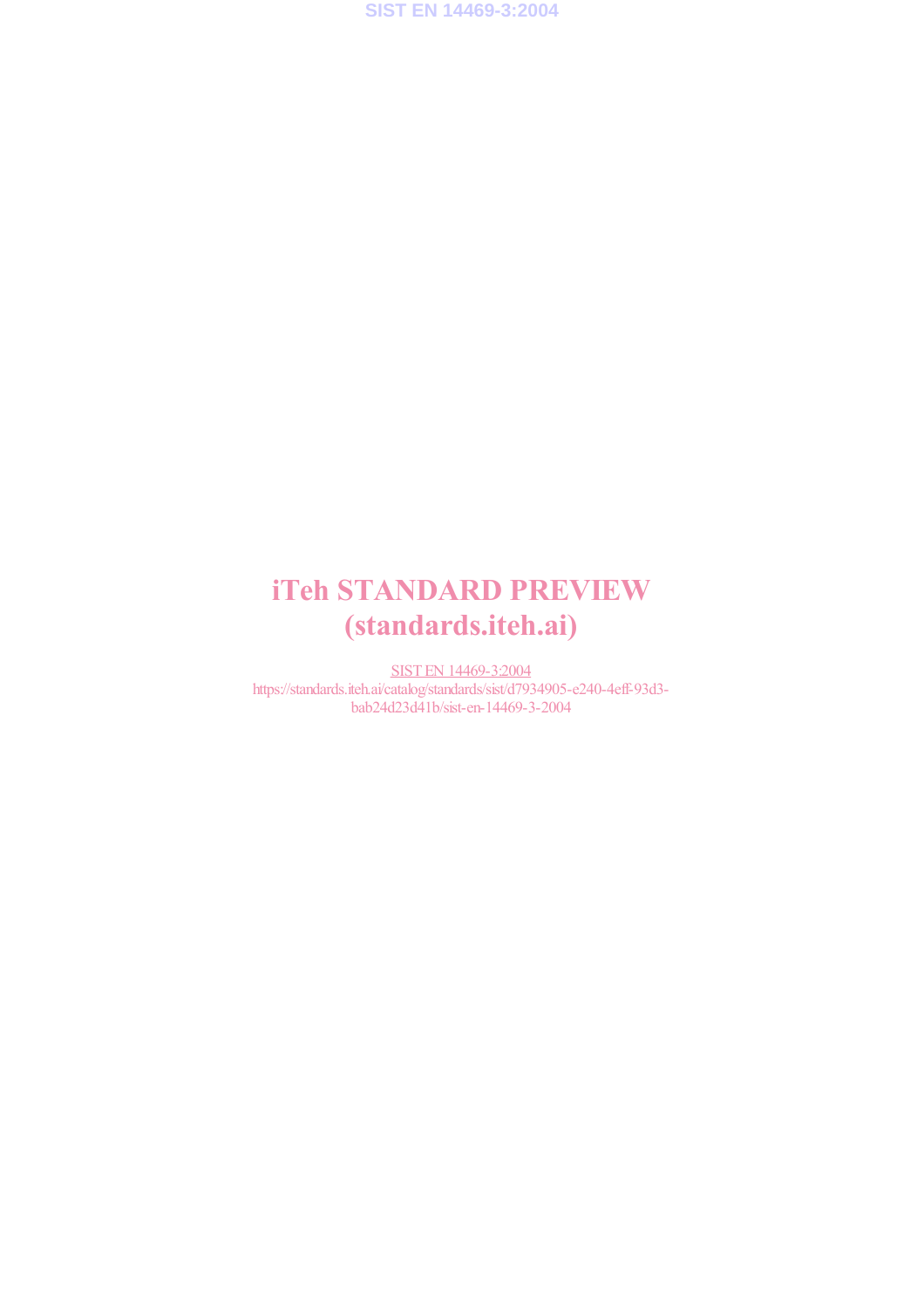#### **SIST EN 14469-3:2004**

# EUROPEAN STANDARD NORME EUROPÉENNE EUROPÄISCHE NORM

## **EN 14469-3**

April 2004

ICS 83.040.30

English version

## Pigments and extenders - Testing of colouring materials in plasticized polyvinyl chloride (PVC-P) - Part 3: Determination of the relative tinting strength of white pigments

Pigments et matières de charge - Essai des matières colorantes dans le chlorure de polyvinyle plastifié (PVC-P) - Partie 3: Détermination du pouvoir colorant relatif des pigments blancs

Pigmente und Füllstoffe - Prüfung von Farbmitteln in weichmacherhaltigem Polyvinylchlorid (PVC-P) - Teil 3: Bestimmung des relativen Aufhellvermögens von Weißpigmenten

This European Standard was approved by CEN on 2 February 2004.

CEN members are bound to comply with the CEN/CENELEC Internal Regulations which stipulate the conditions for giving this European Standard the status of a national standard without any alteration. Up-to-date lists and bibliographical references concerning such national standards may be obtained on application to the Central Secretariat or to any CEN member.

This European Standard exists in three official versions (English, French, German). A version in any other language made by translation This European Standard exists in three official versions (English, French, German). A version in any other language made by translation<br>under the responsibility of a CEN member into its own language and hotified to the Cen versions.

CEN members are the national standards bodies o<u>f Austria, Belgium, Cypru</u>s, Czech Republic, Denmark, Estonia, Finland, France, Germany, Greece, Hungary, Iceland, Ireland, Italy, Latvia, Lithuania, Luxembourg, Malta, Netherlands, Norway, Poland, Portugal, Slovakia, Germany, Greece, Hungary, Iceland, Ireland, Italy, Latyja, Lithuania, Luxembourg, Malta, Netherlands<br>Slovenia, Spain, Sweden, Switzerland and United Kingdom. bab24d23d41b/sist-en-14469-3-2004



EUROPEAN COMMITTEE FOR STANDARDIZATION COMITÉ EUROPÉEN DE NORMALISATION EUROPÄISCHES KOMITEE FÜR NORMUNG

**Management Centre: rue de Stassart, 36 B-1050 Brussels**

© 2004 CEN All rights of exploitation in any form and by any means reserved worldwide for CEN national Members.

Ref. No. EN 14469-3:2004: E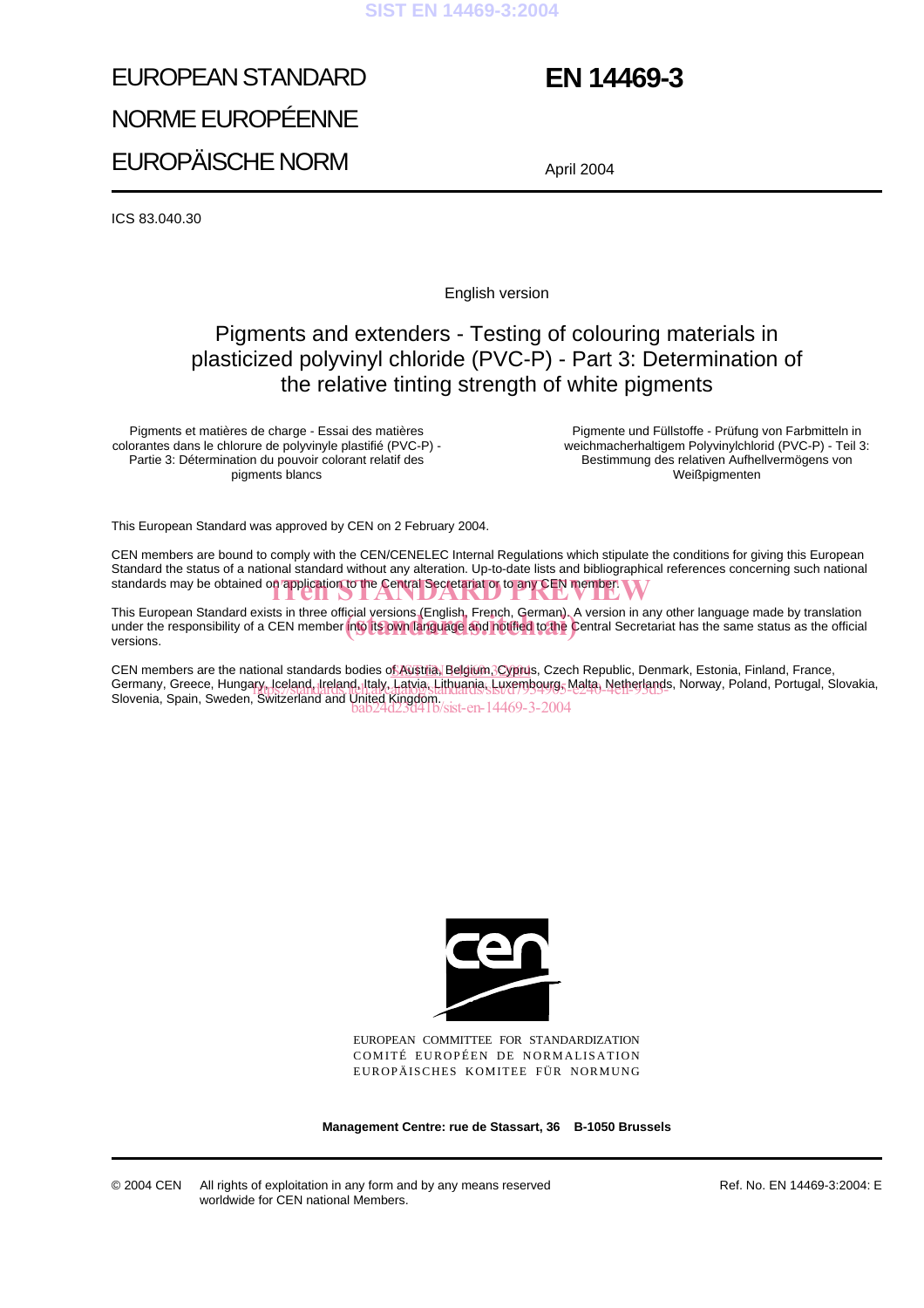### **Foreword**

This document (EN 14469-3:2004) has been prepared by Technical Committee CEN/TC 298 "Pigments and extenders", the secretariat of which is held by DIN.

This European Standard shall be given the status of a national standard, either by publication of an identical text or by endorsement, at the latest by October 2004, and conflicting national standards shall be withdrawn at the latest by October 2004.

According to the CEN/CENELEC Internal Regulations, the national standards organizations of the following countries are bound to implement this European Standard: Austria, Belgium, Cyprus, Czech Republic, Denmark, Estonia, Finland, France, Germany, Greece, Hungary, Iceland, Ireland, Italy, Latvia, Lithuania, Luxembourg, Malta, Netherlands, Norway, Poland, Portugal, Slovakia, Slovenia, Spain, Sweden, Switzerland and United Kingdom.

## iTeh STANDARD PREVIEW (standards.iteh.ai)

SIST EN 14469-3:2004 https://standards.iteh.ai/catalog/standards/sist/d7934905-e240-4eff-93d3 bab24d23d41b/sist-en-14469-3-2004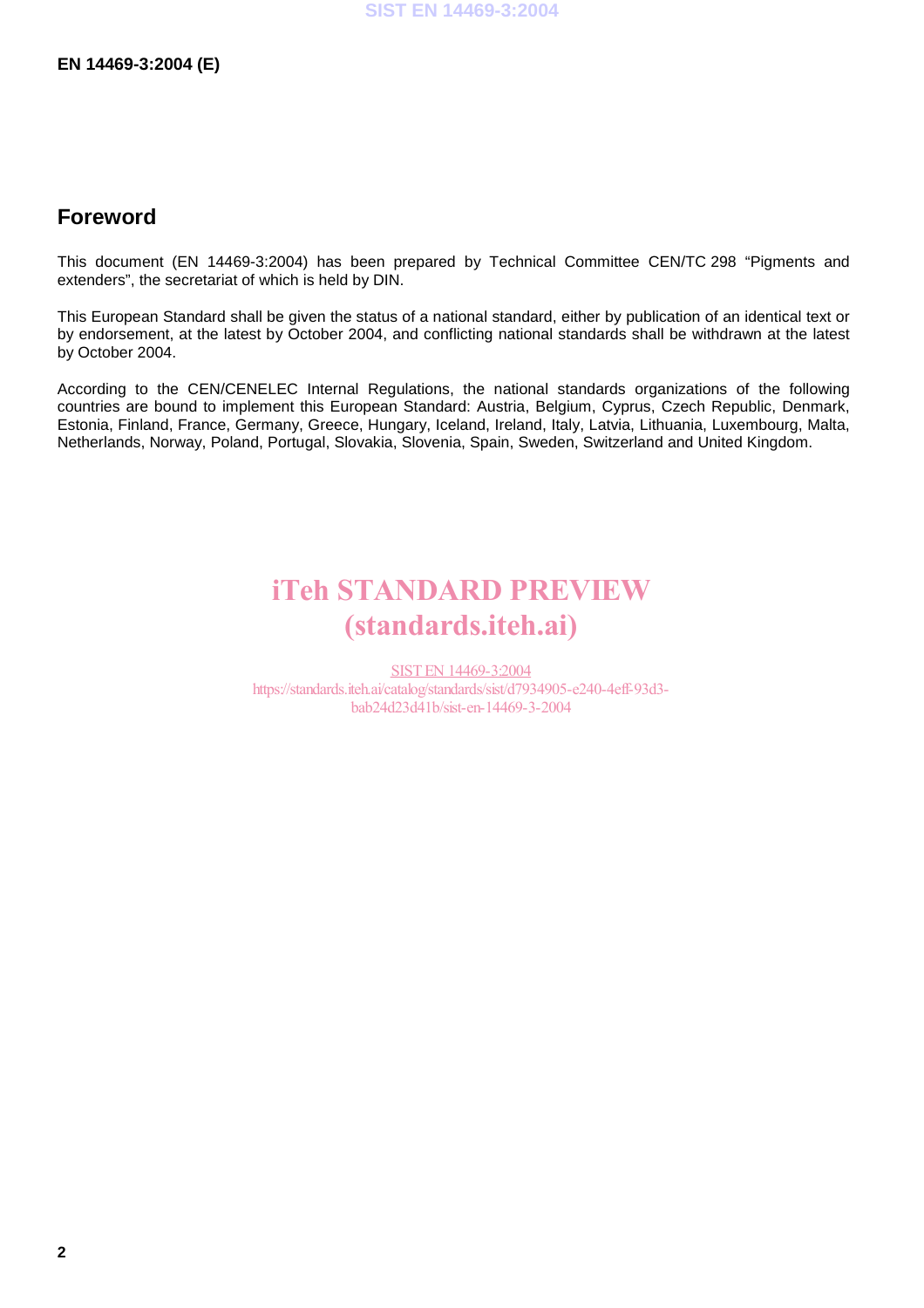#### **1 Scope**

This Part of EN 14469 specifies a procedure for determining the relative tinting strength of white pigments in plasticized polyvinyl chloride (PVC-P) at identical concentration of the white pigments by mass. To this end, the white pigments are incorporated into the basic mixture A (see EN 14469-1) together with a carbon black pigment preparation.

#### **2 Normative references**

This European Standard incorporates by dated or undated reference, provisions from other publications. These normative references are cited at the appropriate places in the text, and the publications are listed hereafter. For dated references, subsequent amendments to or revisions of any of these publications apply to this European Standard only when incorporated in it by amendment or revision. For undated references the latest edition of the publication referred to applies (including amendments).

EN 14469-1, Pigments and extenders – Testing of colouring materials in plasticized polyvinyl chloride (PVC-P) – Part 1: Compositions and preparation of basic mixtures.

EN ISO 787-24, General method of tests for pigments and extenders - Part 24: Determination of relative tinting strength of coloured pigments and relative scattering power of white pigments - Photometric methods (ISO 787- 24:1985). iTeh STANDARD PREVIEW

EN ISO 15528, Paints, varnishes and raw materials for paints and varnishes - Sampling (ISO 15528:2000).

ISO 7724-2; Paints and varnishes – Colorimetry - Part 2: Colour measurement. SIST EN 14469-3:2004

https://standards.iteh.ai/catalog/standards/sist/d7934905-e240-4eff-93d3-

#### bab24d23d41b/sist-en-14469-3-2004

#### **3 Terms and definitions**

For the purposes of this European Standard, the following terms and definitions apply.

#### **3.1 tinting strength**

#### **TS**

capability of a pigment to increase the lightness in colour of a coloured, grey or black medium

#### **3.2**

### **relative tinting strength**

**TSr**

ratio of the tinting strength of the sample  $TS<sub>P</sub>$  to the tinting strength of an agreed reference pigment  $TS<sub>RP</sub>$ , expressed as a percentage:

$$
TS_r = \frac{TS_p}{TS_{RP}} \times 100\tag{1}
$$

Note For further details see EN ISO 787-24.

#### **4 Apparatus and materials**

#### **4.1 Two-roll mill**

which can be heated, with an adjustable distance between the rolls, roll diameters shall be between 80 mm and 200 mm and the ratio of the speed of rotations of the two rollers shall be between 1:1,1 and 1:1,2.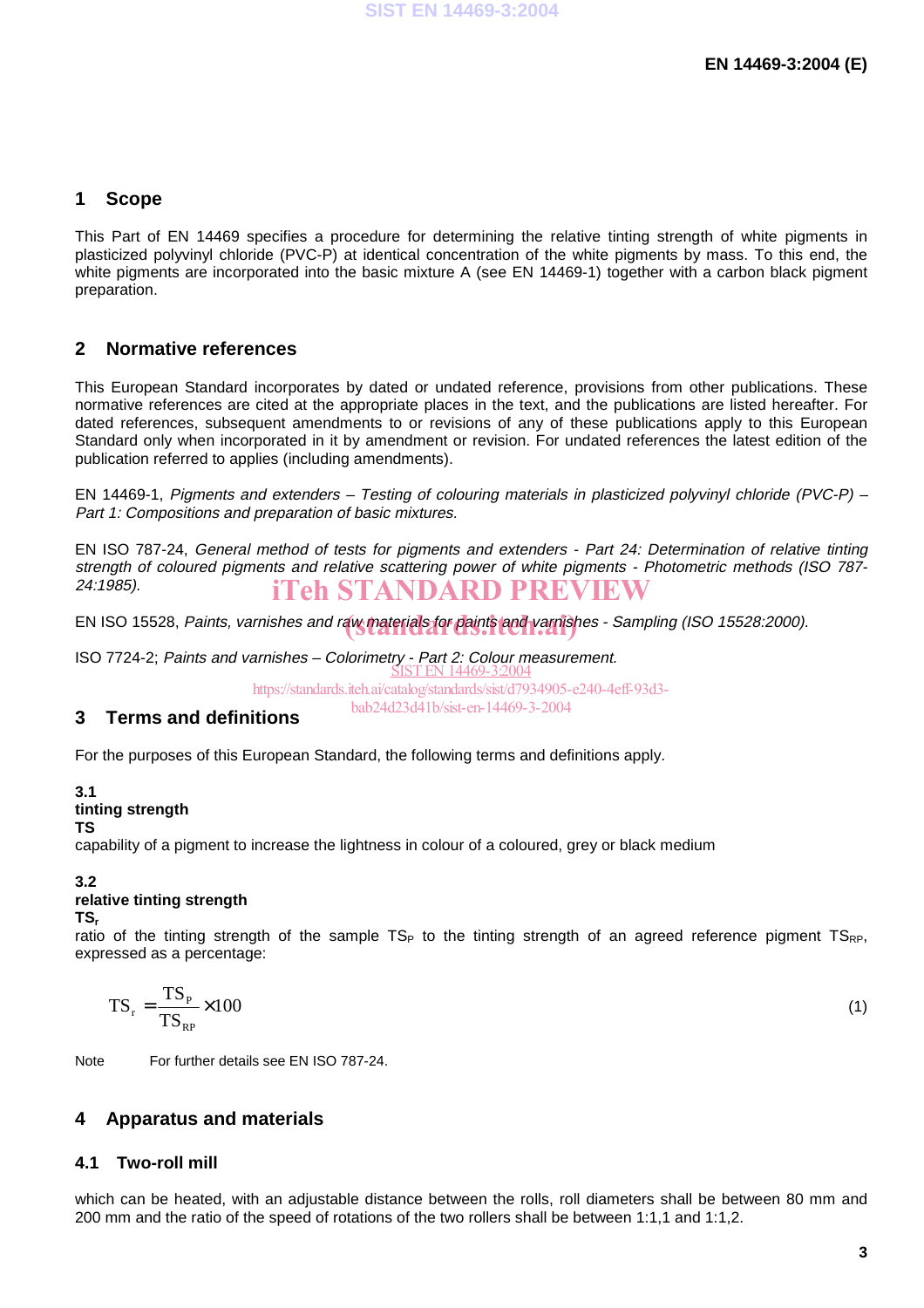#### **EN 14469-3:2004 (E)**

NOTE The rolls used should preferably have a chromed surface.

**4.2 Plate press** (if required according to 6.1.4)

which can be heated and cooled.

#### **4.3 Photometer**

for determining the colorimetric data.

#### **4.4 Basic mixture A**

as defined in EN 14469-1.

#### **4.5 Carbon black pigment preparation**

based on an easily dispersing grade of carbon black.

#### **5 Sampling**

Representative samples of the colouring material to be tested and from the reference pigment shall be taken as described in EN ISO 15528.

## iTeh STANDARD PREVIEW (standards.iteh.ai)

#### **6 Procedure**

**6.1 Preparation of the test specimens** SIST EN 14469-3:2004

https://standards.iteh.ai/catalog/standards/sist/d7934905-e240-4eff-93d3 bab24d23d41b/sist-en-14469-3-2004

#### **6.1.1 Premixing**

Weigh 100 parts of basic mixture A (4.4), 4 parts of the white pigment and an appropriate quantity of a carbon black pigment preparation (4.5) into a plastic beaker and mix well using a spatula.

The quantity of the carbon black pigment preparation shall besuch that the sheet produced has a reflection value of between 30 % and 60 %.

#### **6.1.2 Two-roll milling at (160 ± 5) °C**

The mix is placed on the two-roll mill, the roll surfaces of which have been adjusted to a temperature of (160  $\pm$ 5) °C. A temperature difference between the rolls is permissible if it is within these limits. The amount of mix is judged so that once a milled sheet has formed there is always a rotating bank of molten material in the gap between the rolls. The gap between the rolls is to be adjusted so that the milled sheet has a uniform thickness of 0,4 mm to 0,5 mm.

The sheet is formed in such a way that the whole of the material forms a continuous sheet on the front roll. During the rolling process, the milled sheet shall be continuously turned over or removed and reapplied, so as to give thorough mixing.

After the mix has been applied it should be worked for 200 roll revolutions. The rolling time shall be at least 5 min and not exceed 10 min.

The milled sheet is then drawn off. To this end, it is permissible to change the gap between the rolls and, if desired, the speed of rotation and friction.